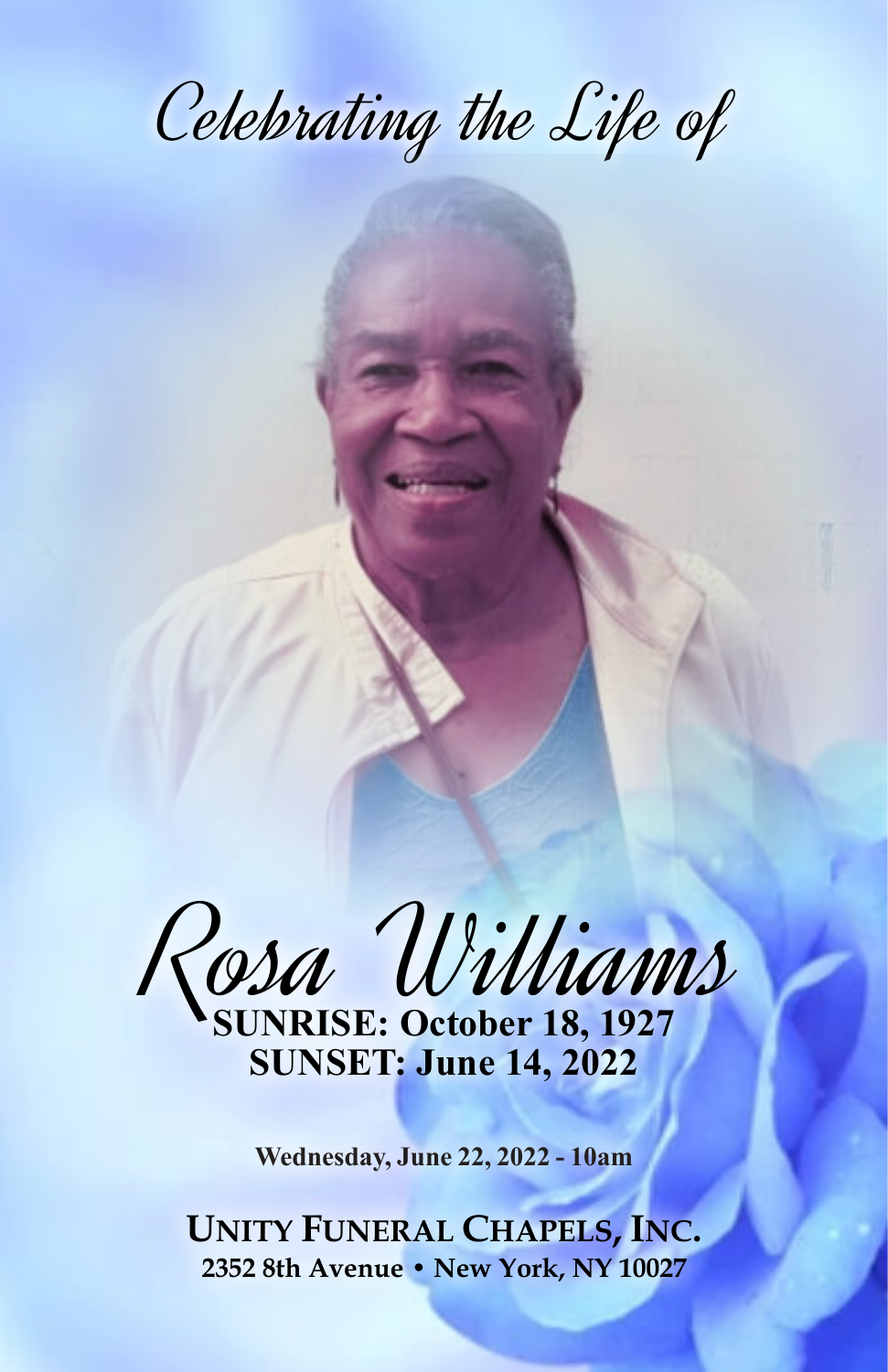Obituary

**Rose Williams** was born Rosa Lee Corker in Munnerlyn, Georgia, on October 18, 1927. Rose was born to sharecroppers, Eloise and Ernest Corker in a family of three brothers and three sisters. In a family of nine, there was never enough of anything, especially opportunity.

In her early 20's, Rose left her small farm town in Georgia seeking a better life. She landed in West Palm Beach, Florida. Florida did not offer the opportunities that she sought. She was a small-town girl with big dreams. What was bigger than New York City…NOTHING! Rose migrated to New York where she flourished.

Rose was passionate about the plight of the inner-city youth. She secured an administrative position with the Dave Winfield Foundation and became an integral part of his Youth at Risk program. Rose rubbed elbows with the likes of Reggie Jackson, Goose Gossage and Willie Randolph to name a few. "Mama Rose", as she was affectionately called, knew the team intimately. Upon the departure of Dave Winfield from the New York Yankees, the New York chapter of his Foundation closed.

From there, she went on to work behind the scenes for Adam Clayton Powell, Jr. Rose even dabbled in the music world for a bit, working within the hip hop arena administratively, for Heavy D.

Rose started her own foundation, The National Youth Achievement Network Foundation, it was her pride and joy. She worked with youth in the Bronx, all the while amassing certificates and awards of recognition from various sources, Humanitarian Award, Outreach Award, Leadership Award, City Council Citation to name a few. Her crowning glory was a Proclamation from then Bronx Borough President, Fernando Ferrer.

At the young age of 72, Rose settled down to retire. Even though she was retired, she continued to do what she could for youth at risk in underserved neighborhoods. She never stopped serving.

Rose is survived by: one sister, Tommye Lee Marsh; four daughters, Debra Khaliq, Carlene Purpura, Faye Williams, and Scheron Williams; five grandchildren, eight great grands, and a bevy of loving nieces and nephews. Rose Williams lived her life on her own terms, in her own way and was unapologetic.

Father, into your hands I commit my spirit.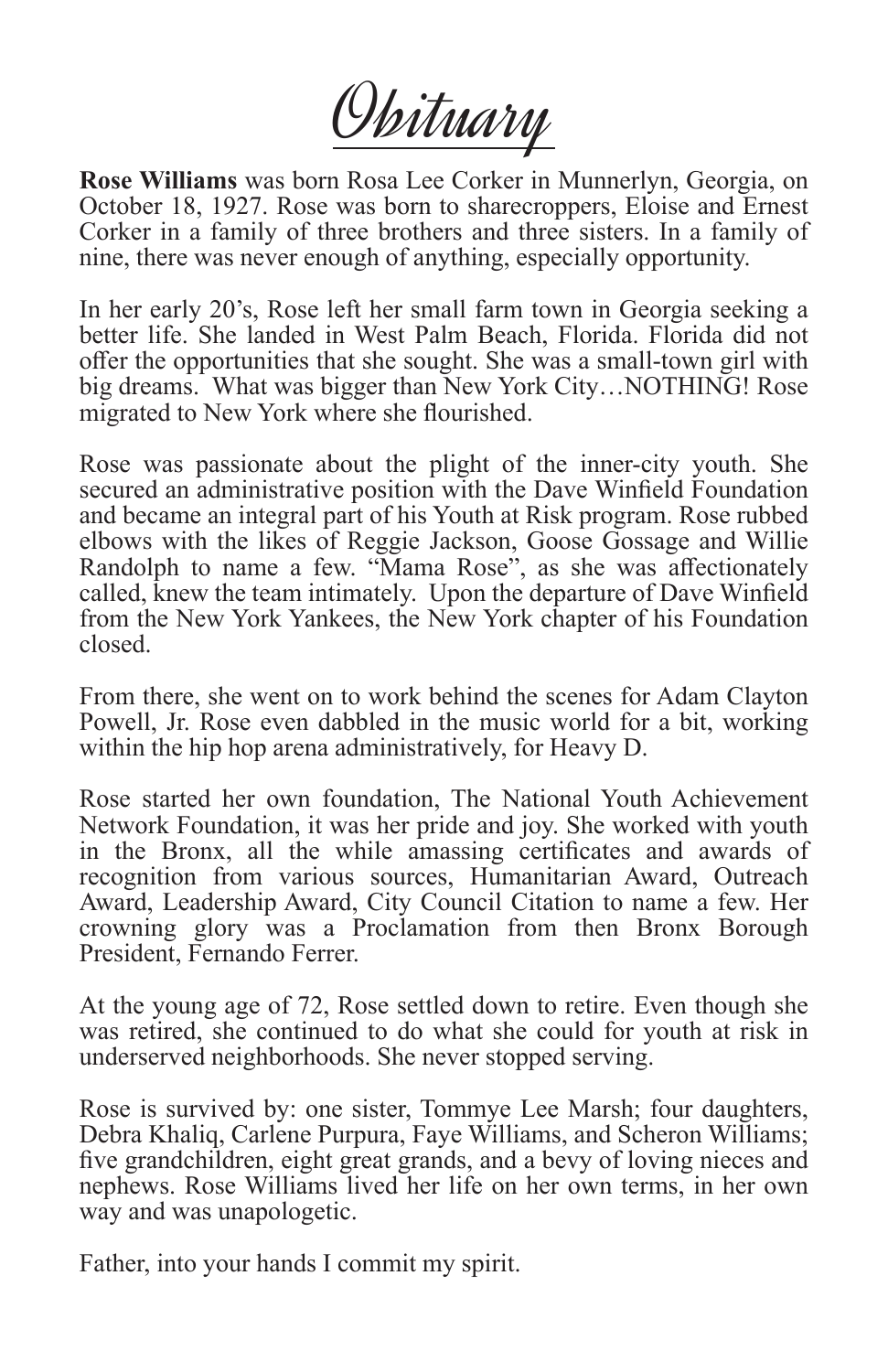Order of Service

**Processional**

**Reading** Korea McKie

**Song** Dante Hawkins

**Reflections** Stacy Dutton

## **Acknowledgements**

**Obituary** Rev. Michael A. Walrond II First Corinthian Baptist Church

> **Reading** Kim Manning

**Song** Dante Hawkins

**Eulogy** Rev. Michael A. Walrond II First Corinthian Baptist Church

## **Viewing**

**Recessional**

## **INTERMENT**

Forest Green Park Cemetery 535 Texas Road, Morganville, NJ 07751